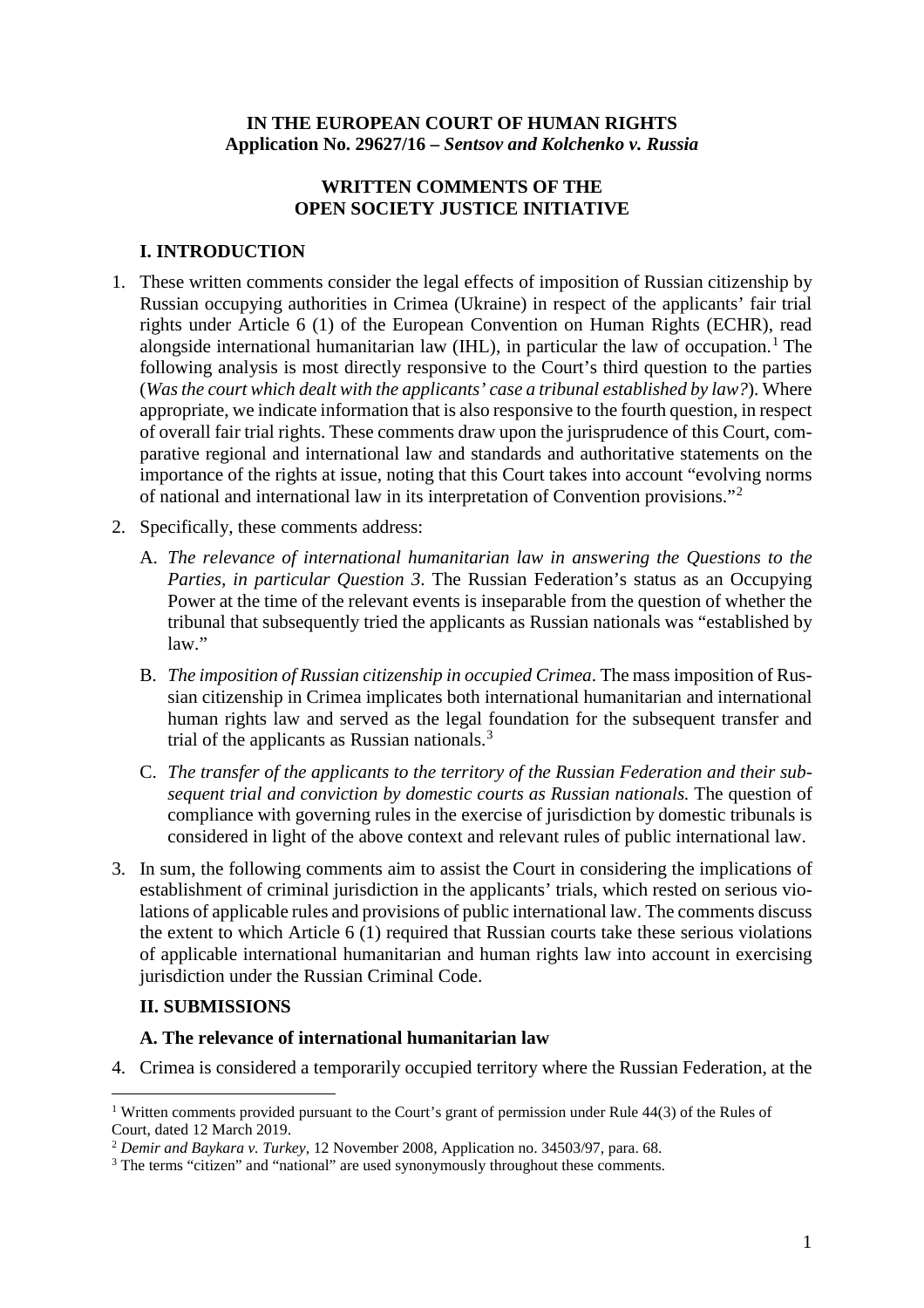time of writing, is the Occupying Power.<sup>[4](#page-1-0)</sup> These comments reject the proposition that the occupation of Crimea constitutes a case of state succession, consistent with international consensus that Crimea continues to be part of Ukraine.[5](#page-1-1)

- 5. Given this context, IHL, and more specifically occupation law, applies alongside human rights law, as embodied in international and European law, including the right to nationality and the right to a fair trial, which must be respected by an Occupying Power.<sup>[6](#page-1-2)</sup>
- 6. Occupation law, a subdivision of IHL, regulates the occupation of a territory. Provisions regulating occupation are contained in The Hague Regulations of 1907, the Fourth Geneva Convention of 1949 and Additional Protocol I of 1977. According to Article 42 of the Hague Regulations of 1907 a "[t]erritory is considered occupied when it is actually placed under the authority of the hostile army." The UN General Assembly has affirmed its com-mitment to Ukraine's sovereignty and territorial integrity over Crimea<sup>[7](#page-1-3)</sup> and the European Union "has adopted a strict non-recognition policy with regard to the illegal annexation."[8](#page-1-4)
- 7. The fundamental purpose of contemporary occupation law is to preserve the sovereignty of the occupied state and maintain the *status quo ante*. [9](#page-1-5) In doing so, occupation law recognises the unlawfulness of annexation. As such, the aim of occupation law is "to ensure the protection and welfare of the civilians living in occupied territories."[10](#page-1-6)
- 8. Article 64 of the Fourth Geneva Convention on the protection of civilians (GCIV) reflects many of these purposes and is the cornerstone of occupation law. Article 64 prohibits Occupying Powers from tampering with the occupied territory's laws unless doing so is "absolutely necessary" for a specified set of reasons. For instance, an Occupying Power may repeal or suspend laws of occupied territories where they "constitute a threat to its security or an obstacle to the application of the...Convention."<sup>[11](#page-1-7)</sup> The Occupying Power may also

<span id="page-1-0"></span> <sup>4</sup> Charter of the United Nations and Statute of the International Court of Justice, Article 2(4), <sup>26</sup> June 1945, <sup>59</sup> Stat. 1031 (1945); Declaration on Principles of International Law Concerning Friendly Relations and Cooperation Among States in Accordance with the Charter of the United Nations, G.A. Res. 2625, U N. Doc. A/8028 (1970); UN General Assembly, Territorial integrity of Ukraine, G.A. Res. 68/262 (1 April 2014); UN General Assembly, Situation of human rights in the Autonomous Republic of Crimea and the city of Sevastopol, Ukraine, G.A. Res. 71/205 (1 February 2016). The Russian Federation is party to the 1907 Hague Regulations, the Fourth Geneva Convention of 1949 and the 1977 Additional Protocol I to the Geneva Conventions. In 2016, the Office of the Prosecutor of the International Criminal Court determined that Crimea was under the occupation of the Russian Federation. Office of the Prosecutor, Report on Preliminary Examination Activities 2016, paras. 155-58 (14 November 2016), available at https://www.icc-cpi.int/iccdocs/otp/161114-otp-rep-PE\_ENG.pdf.

<span id="page-1-1"></span><sup>&</sup>lt;sup>5</sup> *Ibid.* For a discussion of why the situation in Crimea does not constitute a case of state secession. Simone F. van den Driest*, Crimea's Separation from Ukraine: An Analysis of the Right to Self-Determination and (Remedial) Secession in International Law*, 62 Neth. Int'l. L. R. 329 (2015) (analysing the illegality of Crimea's unilateral secession from Ukraine from the perspective of public international law); Christian Marxsen, *The Crimea Crisis – An International Law Perspective*, 74/2 Heidelberg J. Int'l L. 367 (2014), 367-391.

<span id="page-1-2"></span><sup>6</sup> *Al-Skeini and Others v the United Kingdom*, App. No. 55721/07, Grand Chamber Judgment of 7 July 2011, at paras. 89-94 (surveying relevant international humanitarian law pertaining to belligerent occupation) and at para. 149 (conclusion as regards jurisdiction under Article 1 of the Convention).

<span id="page-1-3"></span> $\bar{7}$  UN General Assembly, Territorial integrity of Ukraine, G.A. Res. 68/262 (1 April 2014).

<span id="page-1-4"></span><sup>8</sup> European Union, The EU non-recognition policy for Crimea and Sevastopol: Fact Sheet, 12 December 2017, https://eeas.europa.eu/headquarters/headquarters-Homepage/37464/eu-non-recognition-policy-crimea-and-sevastopol-fact-sheet\_en.

<span id="page-1-5"></span><sup>9</sup> International Committee of the Red Cross (ICRC), *Contemporary challenges to IHL – Occupation: overview,* 11 June 2012, https://www.icrc.org/en/document/occupation.

<span id="page-1-6"></span><sup>10</sup> *Ibid.*

<span id="page-1-7"></span> $11$  Article 64 provides a narrower set of exceptions compared to the earlier Hague Regulations (Article 43), which covered power "to restore, and ensure, as far as possible, public order and safety, while respecting, unless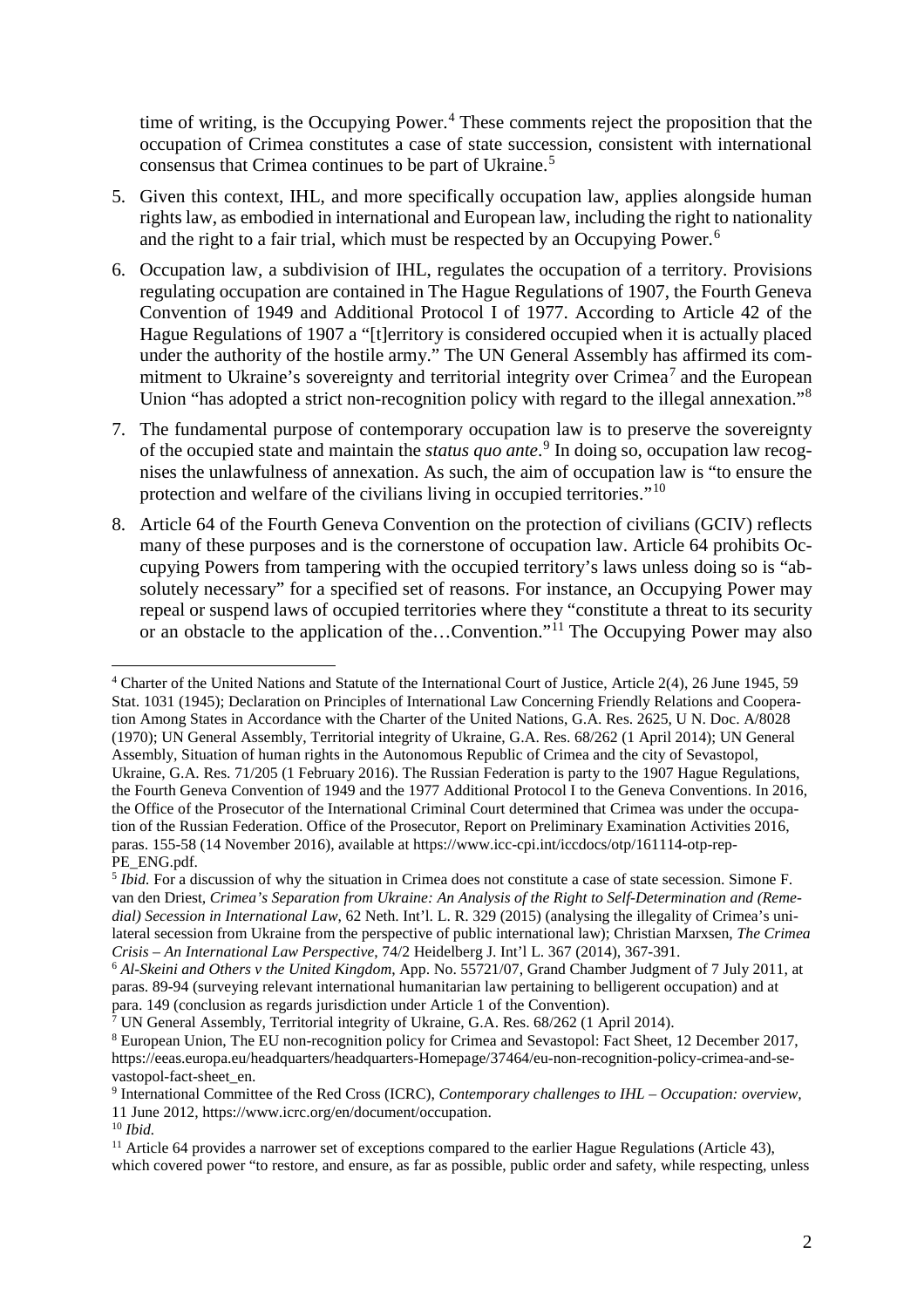impose laws that are "essential to enable the Occupying Power to fulfil its obligations under the…Convention, to maintain the orderly government of the territory, and to ensure the security of the Occupying Power, of the members and property of the occupying forces or administration, and likewise of the establishments and lines of communication used by them." Any law that an Occupying Power promulgates for the occupied territory must fit within the narrow confines of Article 64.<sup>[12](#page-2-0)</sup> The Russian Federation's abrogation of Ukraine's nationality laws did not meet these extremely limited exceptions. Finally, any newly enacted laws that do meet these stringent requirements shall not be retroactive (Article 65) and courts applying such laws must sit in the occupied territory (Article 66).

### **B. The imposition of Russian citizenship in Crimea**

- 9. The mass imposition of Russian citizenship in Crimea, which served as the theoretical legal foundation for the subsequent transfer and trial of the applicants as Russian nationals, implicates and was in violation of both international humanitarian and human rights law. This section details relevant general background information and considers the applicable international legal rules and standards.
	- 1. Automatic Russian citizenship in Crimea
- 10. During the initial occupation and subsequent annexation of the Crimean peninsula, the Russian Federation announced all Ukrainian nationals living in Crimea as its subjects—effectively deposing the applicable law to citizenship and illegally imposing the application of Russian citizenship law in an occupied territory. During a period of 18 days, residents of Crimea could, theoretically, submit a "declaration about the willingness to retain the nationality of Ukraine" to one of four offices accepting such declarations. In Crimea, Russian authorities automatically granted nationality to approximately 96 percent of residents, declaring them subjects of the Russian Federation—including Oleg Sentsov (*first applicant*) and Aleksandr Kolchenko (*second applicant*). Claiming that Sentsov and Kolchenko are now Russian,<sup>[13](#page-2-1)</sup> the Russian Federation has used this as a basis for transferring them to Russian territory and exercising criminal jurisdiction over both applicants, despite their objection that they are in fact Ukrainian.<sup>[14](#page-2-2)</sup>
- 11. On 18 March 2014, the Russian Federation and the "Republic of Crimea" signed a *Treaty on the Accession of the Republic of Crimea to the Russian Federation* in Moscow, annexing the peninsula into the Russian Federation.<sup>[15](#page-2-3)</sup> Three days later, on 21 March 2014, the Rus-

<span id="page-2-0"></span> $12$  The language of Article 64 only references changes to "penal laws." This should not be read literally and, instead, should be interpreted to include civil and other laws. For an explanation, ICRC, Commentary to GCIV, Article 64, available at https://ihl-databases.icrc.org/applic/ihl/ihl.nsf/Comment.xsp?action=openDocu-

ment&documentId=9DA4ED335D627BBFC12563CD0042CB83; Jean S. Pictet, *The Geneva Conventions of* 12 August 1949 Commentary - IV Geneva Convention relative to the Protection of Civilian Persons in Time of *War* (1958) at 334-35, affirming that the "words 'penal laws' mean all legal provisions." Pictet additionally explains how narrowly exceptions to Article 64 should be interpreted: "The occupation authorities *cannot abro*gate or suspend the penal laws for any other reason-and not, in particular, merely to make it accord with their *own legal conceptions*." *Ibid.* at 335-36 (emphasis added).

absolutely prevented, the laws in force in the country."

<span id="page-2-1"></span><sup>13</sup> Russian News Agency TASS, *Russian Justice Ministry refuses to transfer jailed filmmaker to Ukraine*, 21 October 2016, http://tass.com/politics/908028.

<span id="page-2-2"></span><sup>&</sup>lt;sup>14</sup> In its Statement of Facts, the Court appropriately refers to the applicants as Ukrainian nationals. However, for the purposes of understanding the nature and circumstances of the Russian Federation's actions, it is essential to consider that they were at all relevant times treated by Russian authorities as Russian nationals.

<span id="page-2-3"></span><sup>15</sup> Office of the High Commissioner for Human Rights (OHCHR), *Situation of human rights in the temporarily occupied Autonomous Republic of Crimea and the city of Sevastopol,* para. 55, UN Doc. A/HRC/36/CRP.3 (25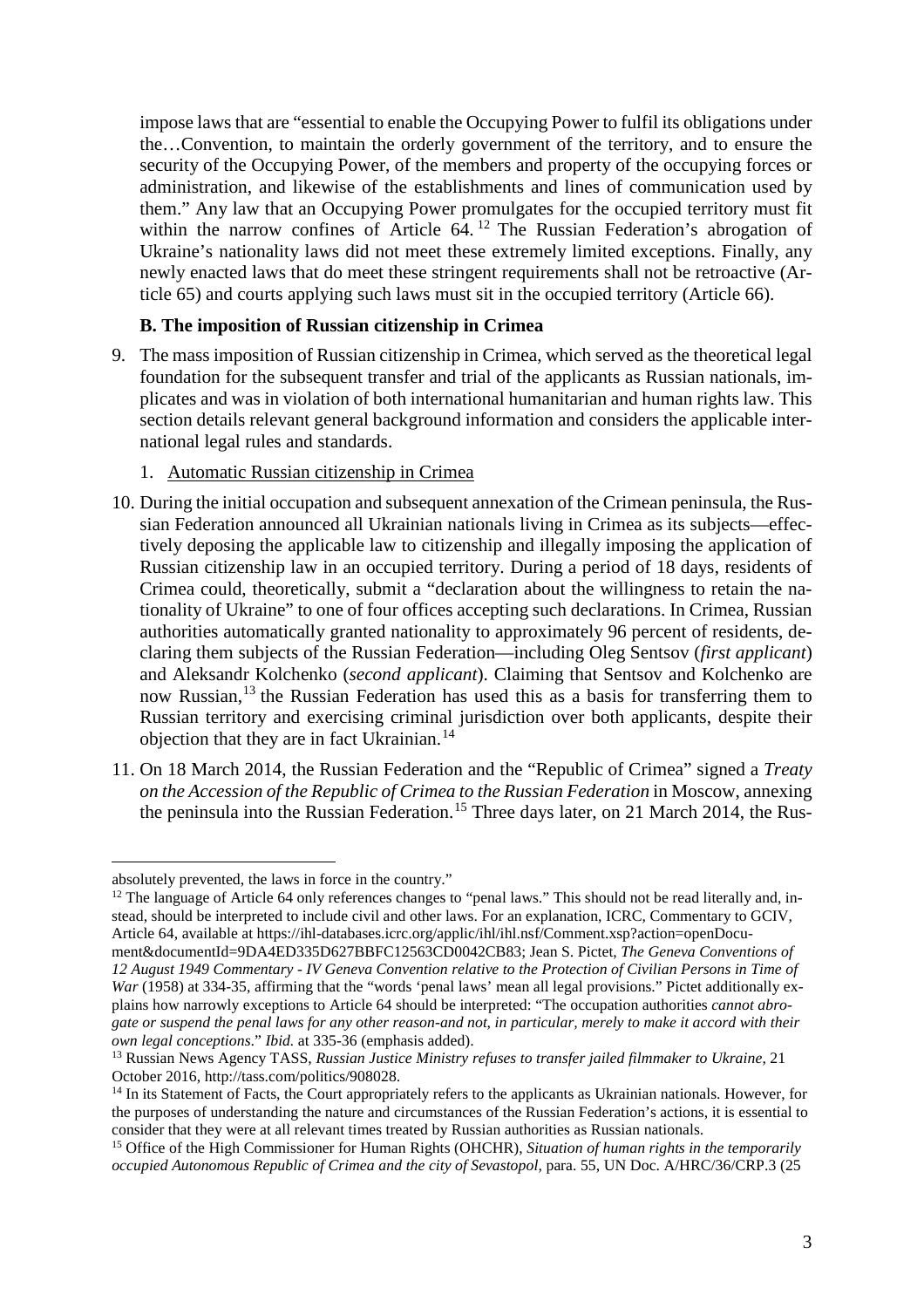sian Federation enacted Federal Constitutional Law No. 6-FKZ "O*n Admission of the Republic of Crimea to the Russian Federation and Creation in the Framework of the Russian Federation of new entities – Republic of Crimea and the City of Federal Significance of Sevastopol*" ("*Law No. 6-FKZ*"), which codified automatic recognition of all who were deemed to be residing permanently in Crimea as Russian citizens. Article 4(1) states that:

"From the day of admission of the Republic of Crimea to the Russian Federation and creation of new entities in the framework of the Russian Federation, *citizens of Ukraine*…who as of that day permanently reside on the territory of the Republic of Crimea or on the territory of the city of federal significance of Sevastopol, *shall be recognized as the citizens of the Russian Federation*, with the exception of the persons, who within one month from that day shall declare their wish to keep their...other citizenship."

- 12. The only way to "exempt" oneself from becoming a Russian citizen was to affirmatively inform the *de facto* authorities, by 18 April 2014, of the intention to opt out of Russian citizenship.[16](#page-3-0) The law came into force on 1 April 2014, at which time the Russian Federal Migration Service first provided instructions on the refusal procedure,  $^{17}$  $^{17}$  $^{17}$  leaving those who "chose" to opt out of Russian citizenship and "retain" Ukrainian citizenship only 18 days to do so. $18$
- 13. Article 4(4) of *Law No. 6-FKZ* states:

"A person who has been recognized as a citizen of the Russian Federation and who has received an identification document of a citizen of the Russian Federation, shall be deemed a citizen who has no foreign citizenship, if that person submits a statement that he/she does not wish to keep the foreign citizenship..."

- 14. Under these provisions, Russian citizenship "replaces" Ukrainian citizenship unless residents affirmatively take steps to retain their Ukrainian citizenship and reject Russian citizenship (para.10, above), in which case they would become foreigners in their own country.[19](#page-3-3) Dual citizenship was not presented as a legally viable option to Crimean residents, nor is dual citizenship permitted by Ukraine. *Law No. 6-FKZ*, resulted in the practical invalidation of Ukrainian citizenship under occupation.
- 15. Groups monitoring the situation in Crimea, including the UN Office of the High Commissioner for Human Rights (OHCHR) and the OSCE, cited multiple obstacles in the practical exercise of the "opt out" process, in addition to the limited time period during which the option applied.[20](#page-3-4) From 4 through 9 April 2014, only two locations in Crimea were available

 $\overline{a}$ 

<span id="page-3-0"></span><sup>16</sup> The Organization for Security and Cooperation in Europe Office for Democratic Institutions and Human Rights and the High Commissioner on National Minorities, *Report of the Human Rights Assessment Mission on Crimea (6–18 July 2015)*, para. 37 (17 September 2015) available at https://www.osce.org/odihr/report-of-thehuman-rights-assessment-mission-on-crimea?download=true [hereinafter OSCE, *Mission on Crimea*].

September 2017) [hereinafter OHCHR, *Human Rights in Crimea*].

<span id="page-3-1"></span><sup>17</sup> OHCHR, *Report on the human rights situation in Ukraine 15 May 2014*, para. 127 (15 May 2014), available at http://www.ohchr.org/Documents/Countries/UA/HRMMUReport15May2014.pdf [hereinafter OHCHR, *Human Rights in Ukraine*]; OSCE, Mission on Crimea, note 16, above, at para. 38.

<span id="page-3-2"></span><sup>18</sup> Regional Centre for Human Rights, Ukrainian Helsinki Human Rights Union & CHROT, *Crimea Beyond* Rules: Thematic review of the human rights situation under occupation, Vol. 3, Right to nationality (citizenship) (2017), available at https://helsinki.org.ua/wp-content/uploads/2016/04/Crimea\_beyond\_rules-3en-fin.pdf.

<span id="page-3-3"></span><sup>19</sup> Open Society Justice Initiative, *Human Rights in the Context of Automatic Naturalization in Crimea* (2018), at paras. 76-91, available at https://www.opensocietyfoundations.org/sites/default/files/report-osji-crimea-20180601.pdf.

<span id="page-3-4"></span><sup>20</sup> OHCHR, *Human Rights in Crimea*, note 15, above, at para. 59.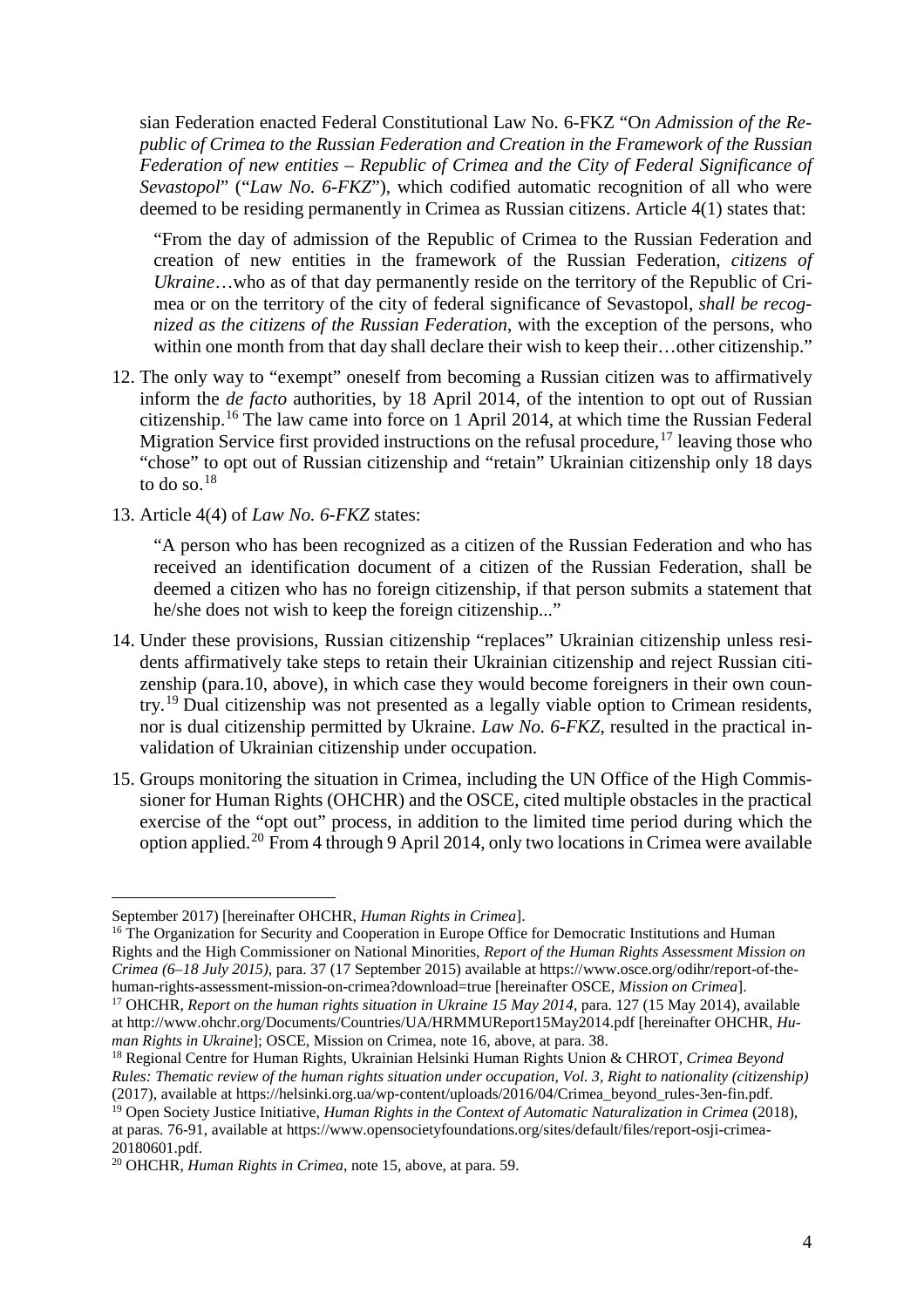to formally opt out of Russian citizenship.[21](#page-4-0) Since these sites were also dually designated for those seeking to acquire Russian passports (without which, they would "face obstacles in every aspect of their lives"),<sup>[22](#page-4-1)</sup> long queues of thousands of individuals resulted, surpassing the daily capacity of these offices, resulting in individuals unable to reach the front of the line before the deadline expired.<sup>[23](#page-4-2)</sup> Those applying to reject Russian citizenship were intimidated and harassed.<sup>[24](#page-4-3)</sup>

- 16. These constraints "made it impossible to make an informed choice about whether to accept Russian citizenship" and as such "the majority of Crimeans did not even attempt to make a choice and acquired the status of Russian citizens 'by default' at the end of the 18-day period."[25](#page-4-4)
- 17. In an environment of intense legal uncertainty, political upheaval, and physical insecurity, the circumstances were extremely dissuasive for anyone wishing to opt out of Russian citizenship. The Commissioner for Human Rights of the Republic of Crimea noted that an "ordinary person is lost" in the web of new rules and procedures, not to mention the coercive nature of the choice itself in terms of its legal implications. According to Ukrainian human rights monitoring groups:

"[A]ny option of choice, which had to be made by the Crimeans, led to a deterioration in their situation: they had to choose between a significant restriction of rights (up to a complete loss of legal personality) and the oath of allegiance to the aggressor state."[26](#page-4-5)

- 18. Should one successfully opt out of Russian citizenship, obtaining a residence permit in order to stay in Crimea was discretionary, subject to repeated renewal and required multiple documents and proof that would have needed to be obtained prior to annexation. Those who held a residence permit, but without Russian citizenship, did not enjoy equality before the law and were deprived of important rights and freedoms. $27$ 
	- 2. International humanitarian law and imposition of Occupying Power's citizenship
- 19. The law of occupation heavily favours the continuity of nationality for residents of occupied territory, with mass automatic imposition running counter to several well-established rules.
- 20. Given occupation law's purpose of preserving the sovereignty of the occupied state and maintaining the *status quo ante* (para. 7, above), primarily through the idea of continuity of the occupied state's legal system, a law which alters the citizenship of all inhabitants is incompatible with those terms. As such, this incompatibility would render the law illegitimate and any consequences of its implementation should be nullified.

<span id="page-4-0"></span> <sup>21</sup> OSCE, *Mission on Crimea*, note 16, above, at para. 38; OHCHR, *Human Rights in Ukraine*, note 17, above, at para. 37.

<span id="page-4-1"></span><sup>22</sup> OSCE, *Mission on Crimea*, note 16, above, at para. 12.

<span id="page-4-2"></span><sup>23</sup> *Ibid.* at para. 39; Human Rights Watch, *Rights in Retreat: Abuses in Crimea*, 29-30 (2014), available at https://www.hrw.org/sites/default/files/report\_pdf/russia1114web.pdf.

<span id="page-4-3"></span><sup>24</sup> OSCE, *Mission on Crimea*, note 16, above, at para. 39; Council of Europe, *Commissioner for Human Rights,* Report of Nils Muižnieks following his Mission in Kyiv, Moscow and Crimea from 7 To 12 September 2014,

<span id="page-4-4"></span>para. 48 (27 October 2014) [hereinafter COE Commissioner for Human Rights, *Mission in Crimea*]. <sup>25</sup> Sergei Zayets, *Enforced citizenship in Crimea*, European Human Rights Bulletin p. 5 (Winter 2017), available at http://ehrac.org.uk/wp-content/uploads/2018/01/EHRAC-Winter-2017-WEB.pdf.

<span id="page-4-5"></span><sup>26</sup> *Crimea Beyond Rules*, note 18, above, at pp.46-47 (2017).

<span id="page-4-6"></span><sup>27</sup> Open Society Justice Initiative, *Human Rights in the Context of Automatic Naturalization in Crimea,* note 19, above, at paras. 87-97.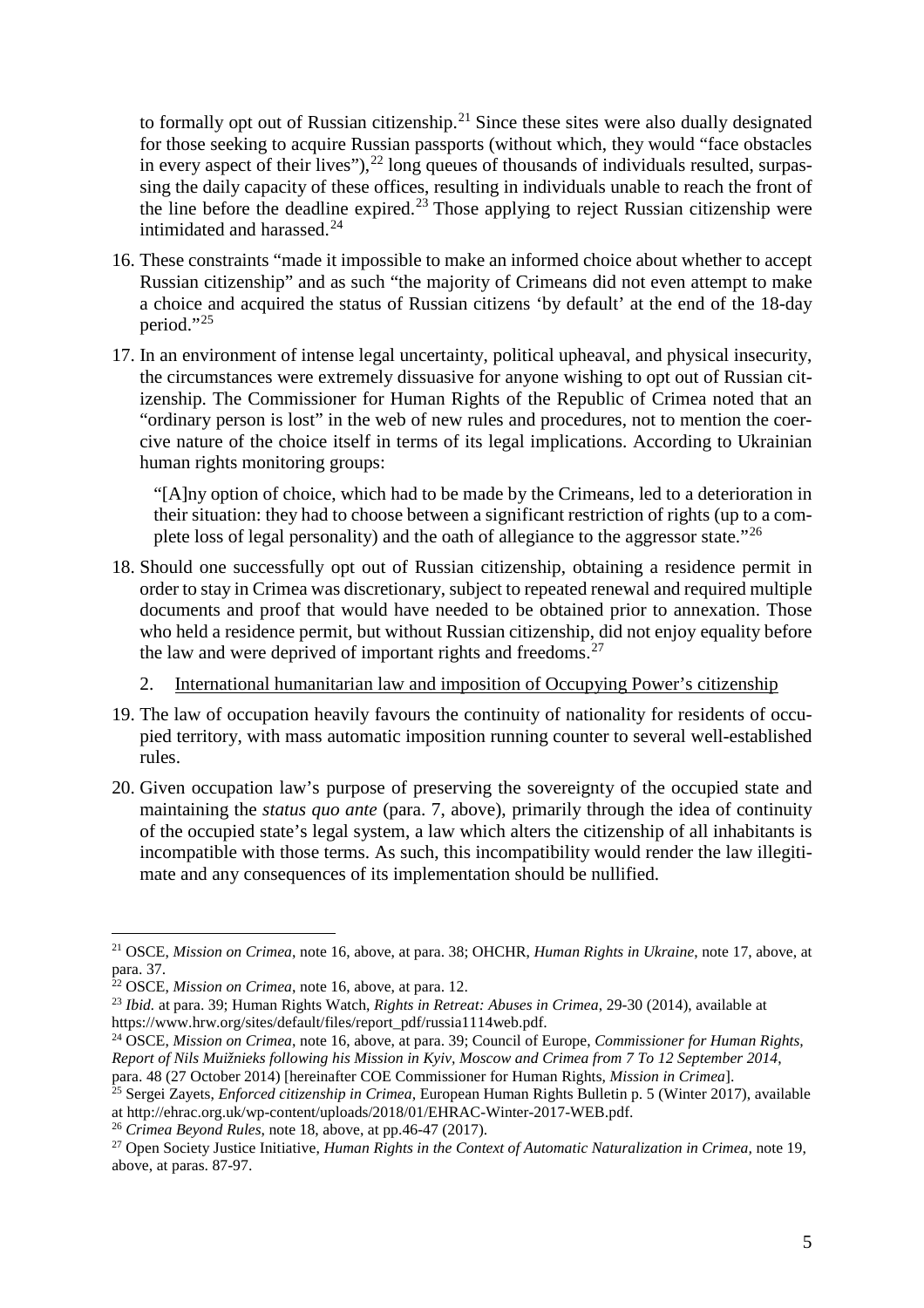- 21. IHL also reflects the importance of free will by prohibiting the imposition of loyalty. Article 45 of the Hague Convention (IV) of 1907 forbids states from compelling inhabitants of occupied territory to swear allegiance to a hostile power.<sup>[28](#page-5-0)</sup> Imposing citizenship on the inhabitants of an occupied territory, in the manner Russia did in regard to Crimea, equates to, or in effect is, compelling them to swear allegiance.<sup>[29](#page-5-1)</sup>
- 22. According to IHL, title to the occupied territory remains with the displaced state, thus residents do not lose their nationality and "allegiance to the displaced sovereign cannot be severed under duress."<sup>[30](#page-5-2)</sup> As inferred from Article 67 and 68 of GCIV, "persons who were nationals of the displaced sovereign...cling to that nationality."<sup>[31](#page-5-3)</sup> Russia, in imposing its citizenship on Crimeans, contravened the law.
	- 3. International and regional human rights law: the right to nationality
- 23. States, including in the context of occupation, must comply with applicable international law, which includes defining and applying nationality laws.  $32$
- 24. The right to nationality and the prohibition against arbitrary deprivation of nationality have been increasingly incorporated into international human rights law, beginning with Article 15 of the Universal Declaration of Human Rights, which prohibits arbitrary deprivation of nationality, the right to change nationality, and protects one's right to a nationality.<sup>[33](#page-5-5)</sup>
- 25. Just as IHL safeguards against the imposition of loyalty, rules governing acquisition and loss of nationality reflect the importance of subjective choice based and individual freedom.[34](#page-5-6) Naturalisation, as the International Court of Justice (ICJ) has recognised, assumes individual choice or a "volitional predicate."[35](#page-5-7) In *Liechtenstein v. Guatemala* (*Nottebohm*), the Court anchored the notion that *overextending* nationality–bending the rules to sweep more people within a state's political membership–was a nuisance to inter-state relations.<sup>[36](#page-5-8)</sup> Article 6 of the 1930 Hague Convention, a foundational instrument in modern nationality law, incorporates "the right of a person to renounce one of two nationalities if this nationality was acquired without any voluntary act on his part."
- 26. This Court, in *D.H. and others v. Czech Republic* concerning segregation of Roma students

<span id="page-5-0"></span><sup>&</sup>lt;sup>28</sup> "It is forbidden to compel the inhabitants of occupied territory to swear allegiance to the hostile Power." Hague Convention (IV) Respecting the Laws and Customs of War on Land and its annex: Regulations concerning the Laws and Customs of War on Land, Article 45, 18 October 1907, 36 Stat. 2277 (1907).

<span id="page-5-1"></span><sup>29</sup> *Crimea Beyond Rules*, note 18, above, at pp. 26-27 (2017).

<span id="page-5-2"></span><sup>30</sup> Yoram Dinstein, *The International Law of Belligerent Occupation*, para. 176 (2009).

<span id="page-5-3"></span><sup>31</sup> *Ibid.* at para. 174 (citing G. von Glahn, *The Occupation of Enemy Territory: A Commentary on the Law and Practice of Belligerent Occupation* 60 (1957)).

<span id="page-5-4"></span><sup>32</sup> UN General Assembly, *Basic principles for the protection of civilian populations in armed conflicts*, Article

<sup>1,</sup> 9 December 1970, A/RES/2675; UN Human Rights Committee (HRC), *UN Human Rights Committee: Concluding Observations: Israel*, 18 August 1998, CCPR/C/79/Add.93 ("The Committee is therefore of the view that…the Covenant must be held applicable to the occupied territories"); *Cyprus v. Turkey,* Grand Chamber Judgment of 10 May 2001 and *Loizidou v. Turkey,* Grand Chamber Judgment of 18 December 1996, finding violations of the ECHR by Turkey in the occupied territory.

<span id="page-5-5"></span><sup>&</sup>lt;sup>33</sup> Universal Declaration of Human Rights, Article 15 (1948); International Covenant on Civil and Political Rights, Article 24 (1967); International Convention on the Elimination of All Forms of Racial Discrimination, Article 5(d)(iii) (1996); Convention on the Elimination of All Forms of Discrimination Against Women, Article 9 (1980); Convention on the Rights of the Child, Articles 7 and 8 (1989); American Convention on Human Rights, Article 20 (1970); African Charter on the Rights and Welfare of the Child, Article 6 (1982).

<span id="page-5-6"></span><sup>&</sup>lt;sup>34</sup> Citizenship by birth, however, is frequently imposed automatically and most of the world's population acquires at least one citizenship in this way.

<span id="page-5-7"></span><sup>35</sup> Peter J. Spiro, *Citizenship Overreach*, 38 Mich. J. Int'l L. 167, 172 (2017).

<span id="page-5-8"></span><sup>36</sup> *Nottebohm, Liechtenstein v. Guatemala*, Judgment, 1953 I.C.J. 111 (18 November).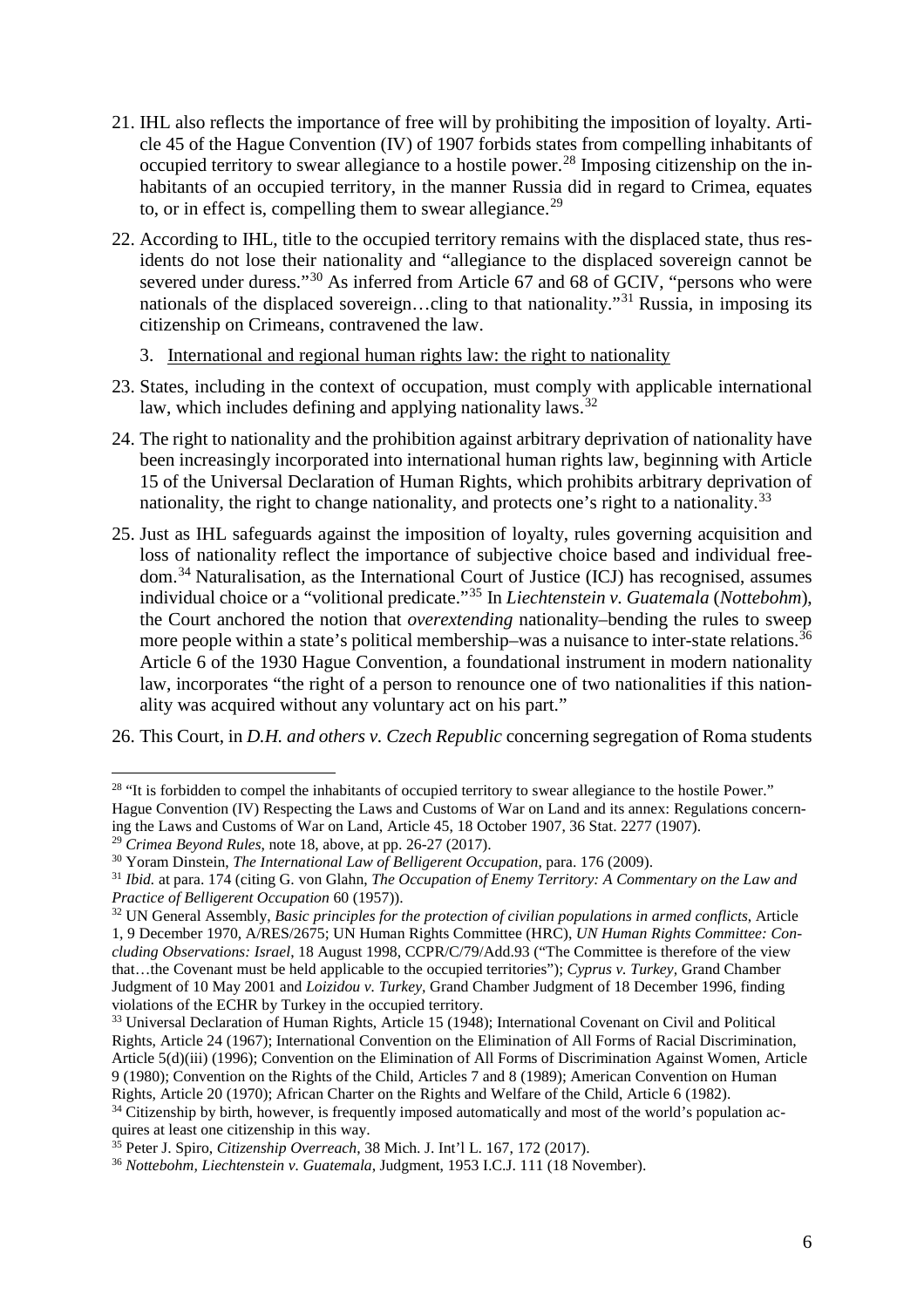in Czech schools, stressed that voluntariness requires an unfettered choice, not a false one. In *D.H.*, parents could not make decisions in respect of their children's schooling "without constraint" where they were presented with two equally harmful alternatives, leaving them with an "impossible dilemma."<sup>[37](#page-6-0)</sup>

27. The Inter-American Commission has also stressed the importance of voluntariness in regulation of nationality:

"... this right [to nationality] is properly considered to be one of the most important rights of man, after the right to life itself, because all the prerogatives, guarantees and benefits man derives from his membership in a political and social community – the State – stem from or are supported by this right.[…] It is generally considered that since nationality of origin is an inherent attribute of man, his natural right, and is not a gift or favour bestowed through the generosity or benevolence of the State, *the State may neither impose it on anyone by force, nor withdraw it as punishment or reprisal*. [38](#page-6-1)

- 28. International bodies have condemned the use of automatic citizenship in Crimea, including the UN Human Rights Committee, which specifically expressed concern regarding the in-ability of residents to make informed choices.<sup>[39](#page-6-2)</sup> The UN General Assembly "condemn[ed]" such imposition, noting that it "is contrary to international humanitarian...and customary international law."[40](#page-6-3) OHCHR stated that in addition to violating IHL, "[i]*mposing citizenship…raises a number of important concerns under international human rights law*."[41](#page-6-4)
- 29. Automatic naturalization in Crimea contradicts the principle set out in international law to protect the individual's free choice in acquisition, renunciation and change of nationality. As noted by the Council of Europe Commissioner for Human Rights: "The consent of the person concerned should be the paramount consideration in this regard, and this consent should be active and clearly stated."<sup>[42](#page-6-5)</sup>

#### **C. The transfer of the applicants to the territory of the Russian Federation and their subsequent trial and conviction by domestic courts as Russian nationals**

- 30. In addition to the unlawful imposition of Russian citizenship, considered above, the subsequent physical transfer of prisoners, including the applicants, from Ukraine to Russian territory as "Russians" facilitated and is therefore implicated in the exercise of jurisdiction by Russian courts in their trials. The question of compliance with governing rules in the exercise of jurisdiction by domestic tribunals is considered in this section in light of the above context and relevant rules of public international law.
	- 1. Ukrainian prisoners transferred to Russian territory
- 31. Russian authorities transferred both applicants to Russian territory on the erroneous basis that these individuals were Russian citizens and hence failed to engage applicable formal

<span id="page-6-0"></span> <sup>37</sup> *D.H. and others v. Czech Republic*, Grand Chamber Judgment of <sup>13</sup> November 2007, at paras. 202-203 (parents of Roma children required to choose between denying consent to special schooling and ordinary schools where their children would be ostracized).

<span id="page-6-1"></span><sup>38</sup> Inter-American Comm. on Human Rights, Third Report on the Situation of Human Rights in Chile, Ch. IX: Right to Nationality, OEA/Ser.L/V/II.40, doc. 10, 11 February 1977, para. 10, available at http://www.cidh.org/countryrep/Chile77eng/chap.9.htm.

<span id="page-6-2"></span><sup>39</sup> Human Rights Committee, *Concluding Observations on the Seventh Periodic Report of the Russian Federation*, para. 23(c), U.N. Doc. CCPR/C/RUS/CO/7 (28 April 2015).

<span id="page-6-3"></span><sup>&</sup>lt;sup>40</sup> UN General Assembly, Situation of human rights in the Autonomous Republic of Crimea and the city of Sevastopol, Ukraine, G.A. Res. 72/190, p. 2 (19 December 2017).

<span id="page-6-4"></span><sup>41</sup> OHCHR, *Human Rights in Crimea*, note 15, above, at para. 57 and 220.

<span id="page-6-5"></span><sup>42</sup> COE Commissioner for Human Rights, *Mission in Crimea*, note 24, above, at para. 47 n. 40.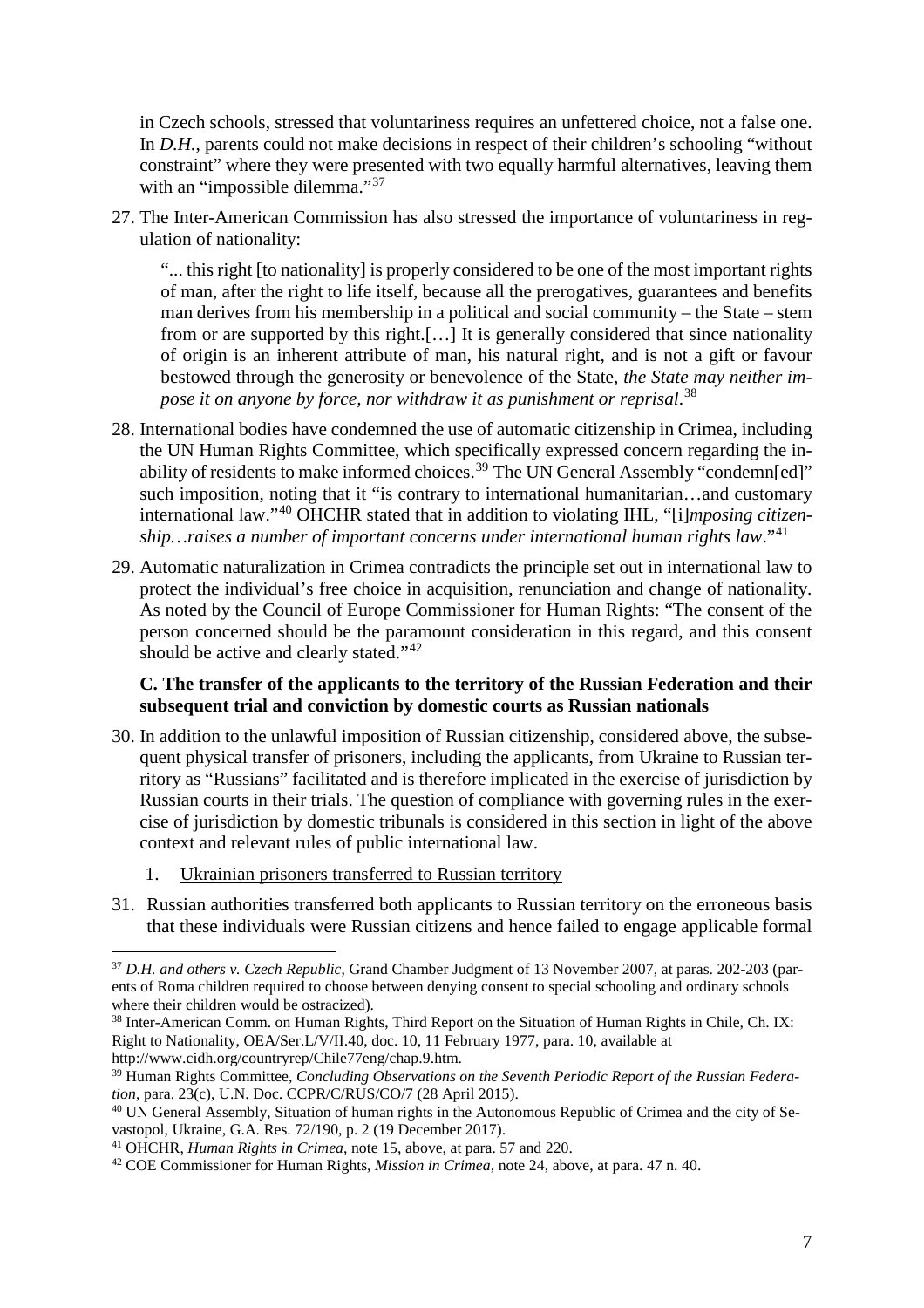extradition procedures. Both applicants were subsequently tried as Russian citizens.

- 32. As recited in the Statement of Facts, Sentsov and Kolchenko are detained in correctional colonies in Russia. Due to the claim that both applicants were Russian, Russian officials denied both applicants access to Ukrainian consular officials and have refused to transfer them to Ukraine citing that that they are Russian citizens.<sup>[43](#page-7-0)</sup> On 21 October 2016, the Russian Justice Ministry's press service stated that "Sentsov had obtained the Russian citizenship in compliance with [*Law No. 6-FKZ*…thus,] Sentsov's transfer to Ukraine is impossi-ble."<sup>[44](#page-7-1)</sup> A document posted by Ukraine's Deputy Justice Minister for European Integration Sergei Petukhov reached the same conclusion with regards to Kolchenko.<sup>[45](#page-7-2)</sup>
- 33. According to Ukrainian human rights experts, "[m]ore than 4,700 civilian prisoners, Ukrainian citizens kept in places of detention, were transferred by the Russian authorities from Crimea, and now they are in at least 49 penal colonies located in 23 regions of the Russian Federation."[46](#page-7-3)
	- 2. Article 6 of the Convention: whether a tribunal is "established by law"
- 34. Article 6 (1) of the ECHR holds that, "In the determination…of any criminal charge against him, everyone is entitled to a fair...hearing...by...[a] tribunal established by law." "What is important to ensure compliance with Article 6 (1) are the guarantees, both substantive and procedural, which are in place."<sup>[47](#page-7-4)</sup> If a tribunal does not have jurisdiction to try a defendant in accordance with the provisions applicable under domestic law, it is not "established by law" within the meaning of Article 6 (1).
- 35. Under Article 6 (1), a tribunal must always be "established by law." This has been understood by the Court as an expression that "reflects the principle of the rule of law, which is inherent in the system of protection established by the Convention and its Protocols."[48](#page-7-5) The Court considers that a "tribunal" must always be "established by law," as it would other-wise lack the legitimacy required in a democratic society to hear individual cases.<sup>[49](#page-7-6)</sup> The "established by law" requirement "covers not only the legal basis for the very existence of a 'tribunal,' but also co*mpliance by the tribunal with the particular rules that govern it*…the term 'a tribunal established by law' in Article 6 (1) envisages the whole organisational set-up of the courts, including...the matters coming within the jurisdiction of a certain category of courts..."[50](#page-7-7)A court which—as was the case with the Russian Court that tried the Applicants—is established through recourse to an illegal law or procedure or one that

<span id="page-7-4"></span><sup>47</sup> *Rolf Gustafson v. Sweden,* Judgment of 7 January 1997, at para. 45.

<span id="page-7-0"></span> <sup>43</sup> *Russian Justice Ministry refuses to transfer jailed filmmaker to Ukraine*, note 13, above.

<span id="page-7-1"></span><sup>44</sup> *Ibid;* Sergiy Petukhov, «Росія відмовила у передачі Олега Сенцова», Facebook post, 21 October 2016, [https://www.facebook.com/photo.php?fbid=1796566357285662&set=a.1434318470177121&type=3&theater,](https://www.facebook.com/photo.php?fbid=1796566357285662&set=a.1434318470177121&type=3&theater) accessed 27 March 2019.

<span id="page-7-2"></span><sup>45</sup> *Russian Justice Ministry refuses to transfer jailed filmmaker to Ukraine*, note 13, above.

<span id="page-7-3"></span><sup>46</sup> Crimean Human Rights Group, Human Rights Information Centre, Regional Centre for Human Rights, and Ukrainian Helsinki Human Rights Union, Joint Submission to the UN Universal Periodic Review: Russian Federation, para. 26 (2017), available at https://www.uprinfo.org/sites/default/files/document/russie\_federation\_de/session\_30\_-\_mai\_2018/js2\_upr30\_rus\_e\_main.pdf. Pending cases before this Court on behalf of per-

sons transferred to Russian territory: 63621/16, 72092/16, 70212/16 and 30742/17.

<span id="page-7-5"></span><sup>48</sup> *Jorgic v. Germany*, Judgment of 7 December 2007, at para. 64; *Richert v. Poland*, Judgment of 25 October 2011, at para. 41.

<span id="page-7-6"></span><sup>49</sup> *Lavents v. Latvia*, Judgment of 28 November 2002, at para. 81; *Biagioli v. San Marino*, Judgment of 8 July 2014, at para. 71.

<span id="page-7-7"></span><sup>50</sup> *Sokurenko and Strygun v. Ukraine*, Judgment of 20 July 2006, at paras. 27-28 (emphasis added and internal citations removed).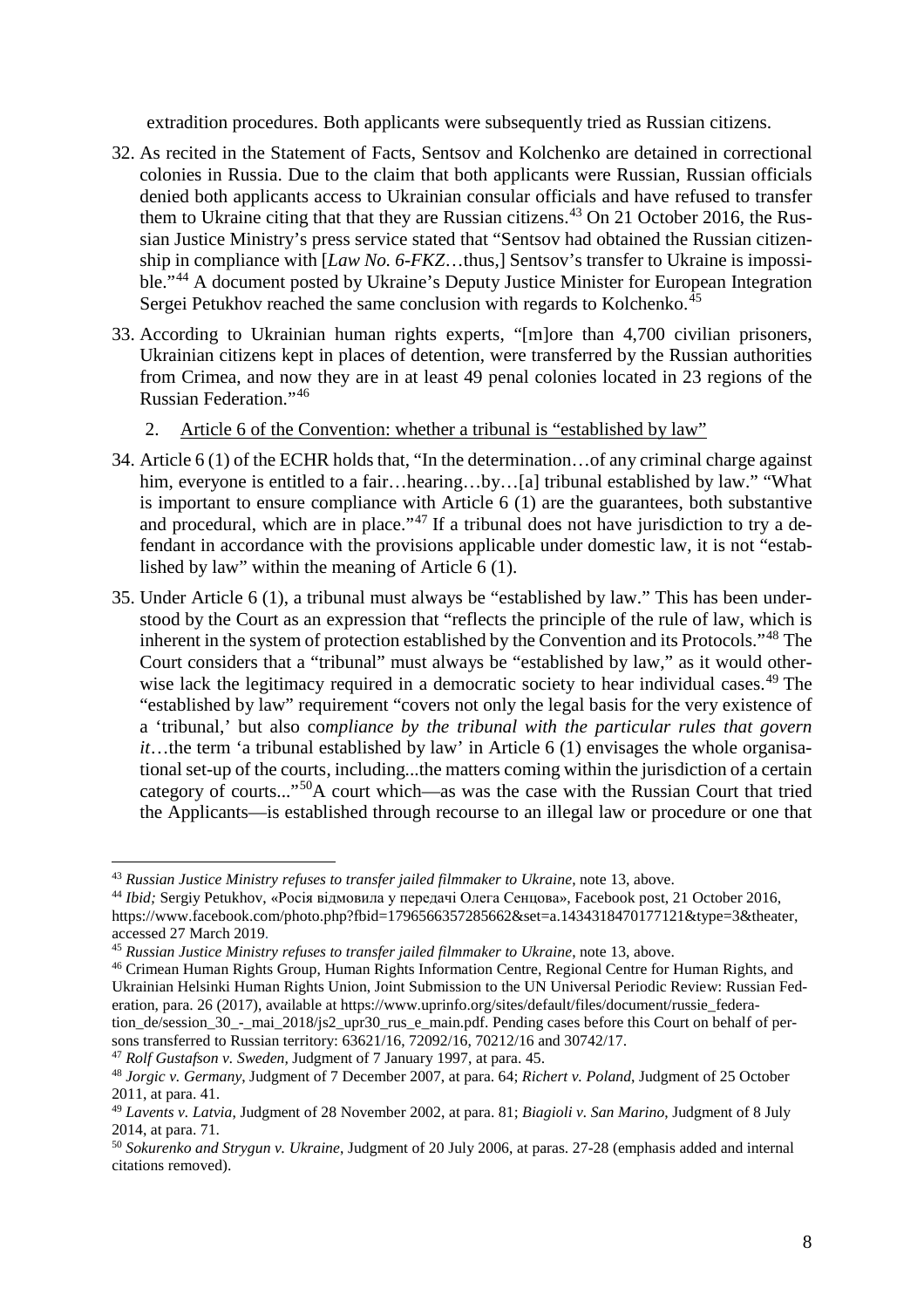oversteps the limits of its jurisdiction is not a "tribunal established by law" in the proceed-ings in question.<sup>[51](#page-8-0)</sup>

- 36. Whether a national court is a "tribunal established by law" is thus a question of European Convention law for this Court to determine in the exercise of its supervisory power. Accordingly, a national court's interpretation of the relevant tribunal's governing rules is properly subject to this Court's review, in particular if there has been a flagrant violation of domestic law.[52](#page-8-1) A finding of a flagrant violation of domestic law can occur when the Court determines reasonable grounds did not exist for the authorities to establish jurisdiction.[53](#page-8-2) In the determination of whether reasonable grounds exist for the authorities to establish jurisdiction, domestic courts must reasonably interpret their domestic jurisdictional provisions in light of applicable rules and provisions of public international law.[54](#page-8-3)
- 37. Under the Court's case-law, an issue might arise under Article 6 as a result of an extradition or expulsion decision in circumstances where the individual would risk suffering a flagrant denial of justice in the requesting country. This principle was set out in *Soering v. the United Kingdom*<sup>[55](#page-8-4)</sup> and was subsequently confirmed by the Court in a number of cases.<sup>[56](#page-8-5)</sup> The term "flagrant denial of justice" has been considered synonymous with a trial which is manifestly contrary to the provisions of Article 6 or the principles embodied therein. A flagrant denial of justice goes beyond mere irregularities or lack of safeguards in the trial proceedings such as might result in a breach of Article 6 if occurring within the Contracting State itself. What is required is a breach of the principles of a fair trial guaranteed by Article 6 which interferes with the very essence of the right.<sup>[57](#page-8-6)</sup> The collective conversion of residents within an occupied territory (Ukraine) into "nationals" of the Occupying Power (Russia), in addition to fostering other deficiencies in the legitimate exercise of jurisdiction in such cases, also nullifies recourse to extradition procedures in criminal cases, compounding the extreme irregularity of subsequent trials in the territory of the Occupying Power.
	- 3. Applicable international standards
- 39. As noted above (paras.19-38), the due process and fair trial guarantees of international hu-man rights law, IHL and the ECHR are complementary.<sup>[58](#page-8-7)</sup> These bodies of law contain relevant provisions effectively outlawing the conversion of nationals into foreigners and thereby thwarting the protections to which their rightful status entitles them. This is emphatically the case for actions that employ such a conversion *en masse*, given the actions of this character undertaken in furtherance of mass atrocities, which represent a formative predicate to the modern human rights and humanitarian legal canon.

<span id="page-8-0"></span> <sup>51</sup> *Ibid.*

<span id="page-8-1"></span><sup>52</sup> *Coëme and Others v. Belgium*, Judgment of 22 June 2000, at para. 98 *in fine*; *Lavents v. Latvia*, note 49, above, at para. 114.

<span id="page-8-2"></span><sup>53</sup> *G. v. Switzerland* (App. No. 16875/90) ECHR, Commission Decision of 10 October 1990; *Kübli v. Switzerland* (App. No. 17495/90) ECHR, Commission Decision of 2 December 1992.

<span id="page-8-3"></span><sup>54</sup> *Jorgic v. Germany*, note 48, above, at paras. 67-72.

<span id="page-8-4"></span><sup>55</sup> *Soering v. the United Kingdom,* Judgment of 7 July 1989, at para. 113*.*

<span id="page-8-5"></span><sup>56</sup> *Mamatkulov and Askarov v. Turkey*, Grand Chamber Judgment of 4 February 2005, at paras. 90-91; *Al-Saadoon and Mufdhi v. the United Kingdom*, Judgment of 2 March 2010, at para. 149; *Ahorugeze v. Sweden*, Judgment of 27 October 2011, at para. 115; *Othman (Abu Qatada) v. the United Kingdom*, Judgment of 17 January 2012, at para. 258.

<span id="page-8-6"></span><sup>57</sup> *Ahorugeze v. Sweden*, note 56, above, at para. 115; *Othman (Abu Qatada) v. UK*, note 56, above, at para. 260. <sup>58</sup> Geneva Convention (IV) Relative to the Protection of Civilian Persons in Time of War, Articles 71-74, 12

<span id="page-8-7"></span>August 1949 (GCIV); Protocol Additions to the Geneva Conventions of 12 August 1949, and Relating to the Protection of Victims of International Armed Conflicts, Article 75, 8 June 1977 (Additional Protocol I).